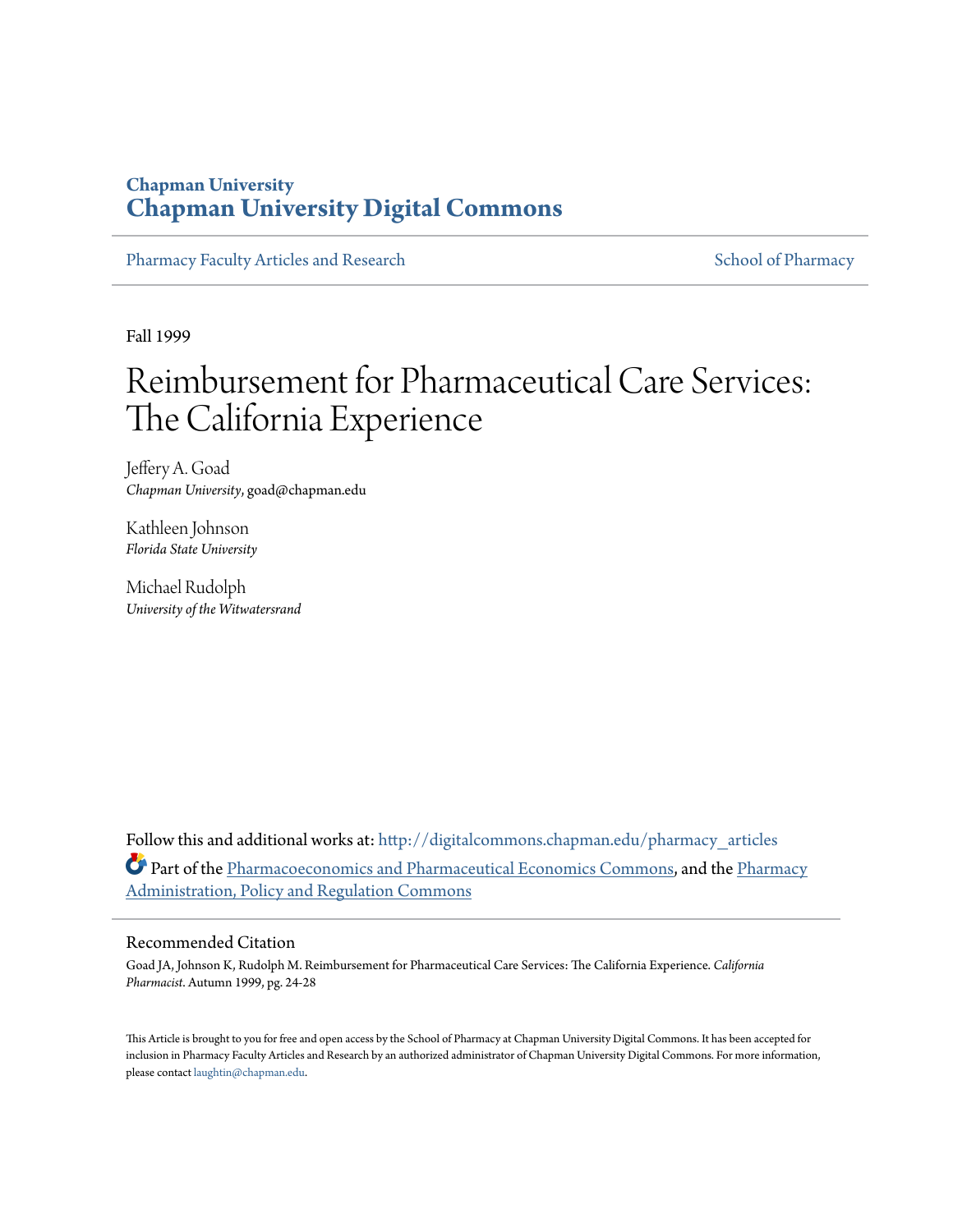## Reimbursement for Pharmaceutical Care Services: The California Experience

#### **Comments**

This is a pre-copy-editing, author-produced PDF of an article accepted for publication in *[California Pharmacist](http://www.cpha.com/Communications/California-Pharmacist-Journal)* in autumn 1999 following peer review. The final, published version may differ slightly.

#### **Copyright**

California Pharmacists Association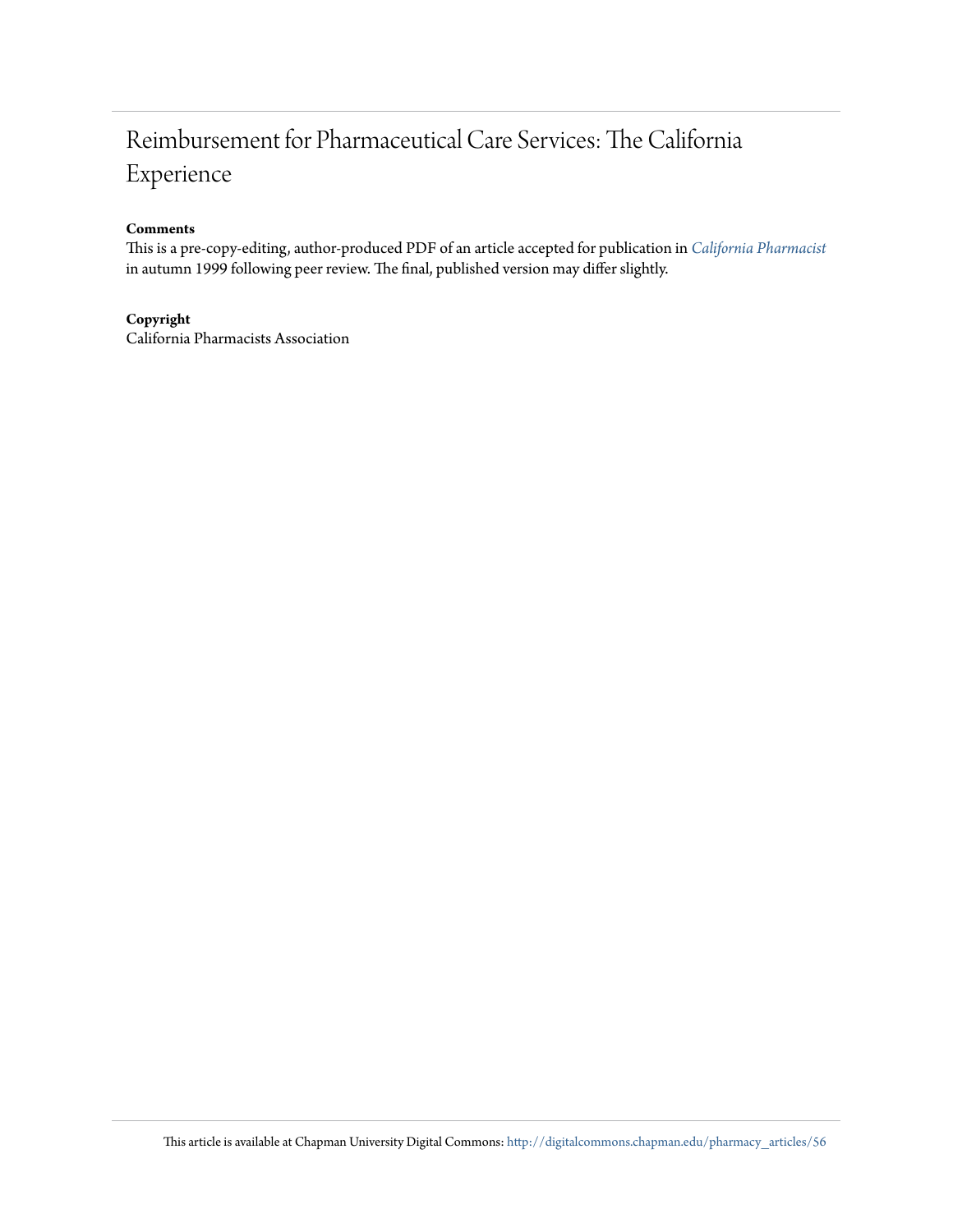## **Reimbursement for Pharmaceutical Care Services: The California Experience by Jeffery A. Goad, Pharm.D., BCPS<sup>a</sup> , Kathleen Johnson, Pharm.D., Ph.D.,<sup>b</sup> Michael Rudolph, Pharm.D.<sup>c</sup> University of Southern California, School of Pharmacy**

**a Assistant Professor of Clinical Pharmacy, USC School of Pharmacy Corresponding Author: 1985 Zonal Avenue, Los Angeles, CA 90033**

**b Associate Professor of Clinical Pharmacy and Pharmaceutical Economics and Policy, USC School of Pharmacy, Los Angeles, CA** 

**c Executive Director, Community Pharmacy Programs, USC School of Pharmacy, Los Angeles, CA.**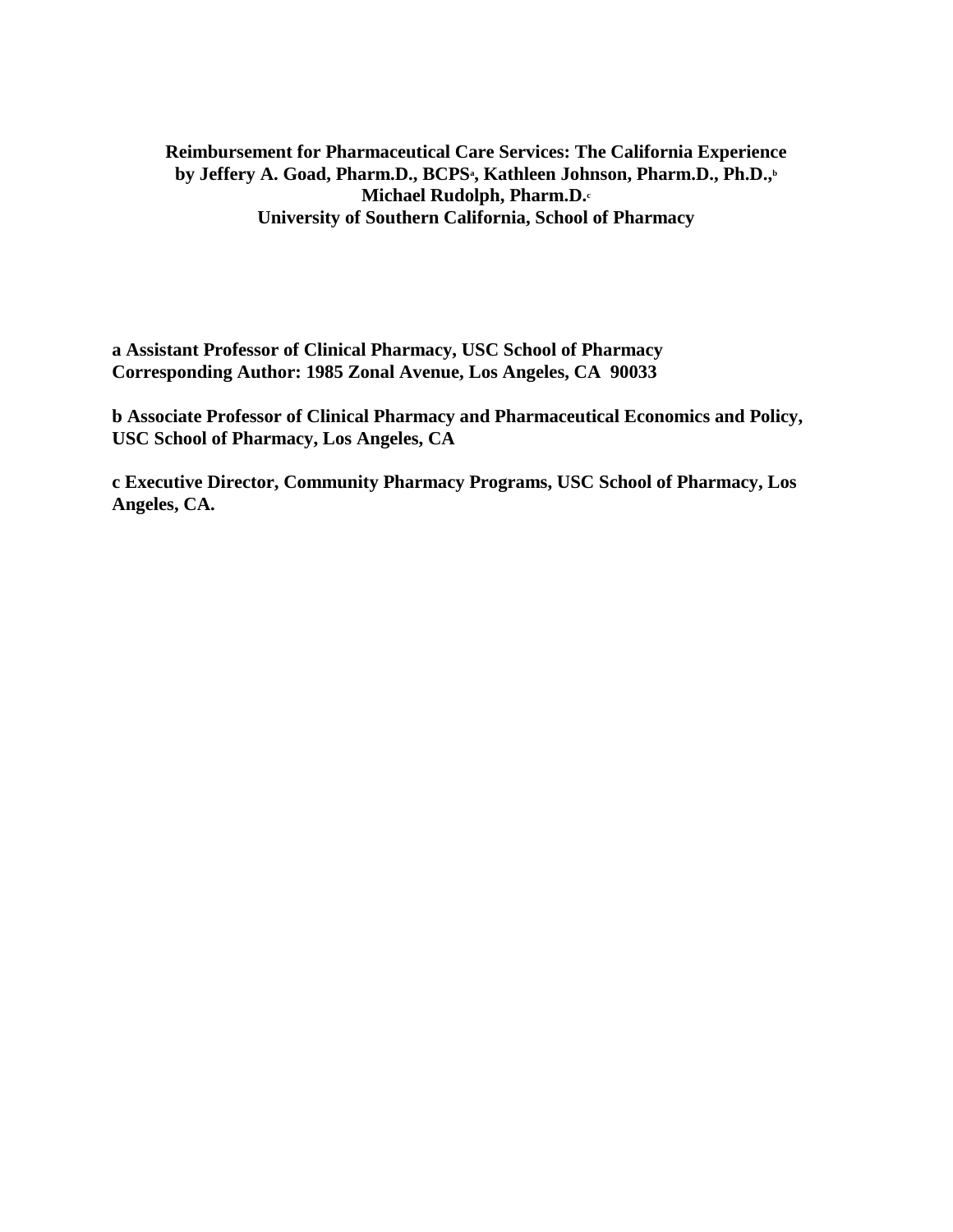Are pharmacists really "Playing Doctor" as a popular NBC show described the Mississippi Medicaid Pharmaceutical Care project? No, but the bottom line of the NBC show was that pharmacists are changing their practice habits to compensate for the decreased rate of return on filling prescriptions. In reality, pharmacists are neither "playing" physician nor merely trying to pad their pockets with a newfound source of income. While it is true that pharmacists are changing their practice habits, they are doing so for the betterment of their patients' drug therapy outcomes and the healthcare system. The pharmacist serves as the vital link between the patient, physician, and healthcare system. By working with patients and physicians, pharmacists have demonstrated in the literature that they can improve patient drug therapy outcomes, thus preventing unnecessary healthcare expenditures (Fincham, 1998). Pharmacists have long been held in highest esteem by patients, being voted the number one trusted professional for 10 consecutive years. The evidence is clear that pharmacists provide a valuable service to their patients and healthcare programs, thus they should be adequately compensated. It is important for physicians, healthcare plans, and pharmacists to have a clear idea for what pharmacists are being compensated.

For what services should pharmacists be paid? Cognitive reimbursement is a term used to describe payment for non-product-related services. These services involve critical thought processes applied to the appropriateness of medications used by patients. The term and practice has quickly evolved, as it is apparent that no one is going to pay pharmacists to simply think about patient care. Payers and patients are ready to pay for what pharmacists can DO to improve patient outcomes. The concept of Pharmacist Care or Pharmaceutical Care emerged to focus the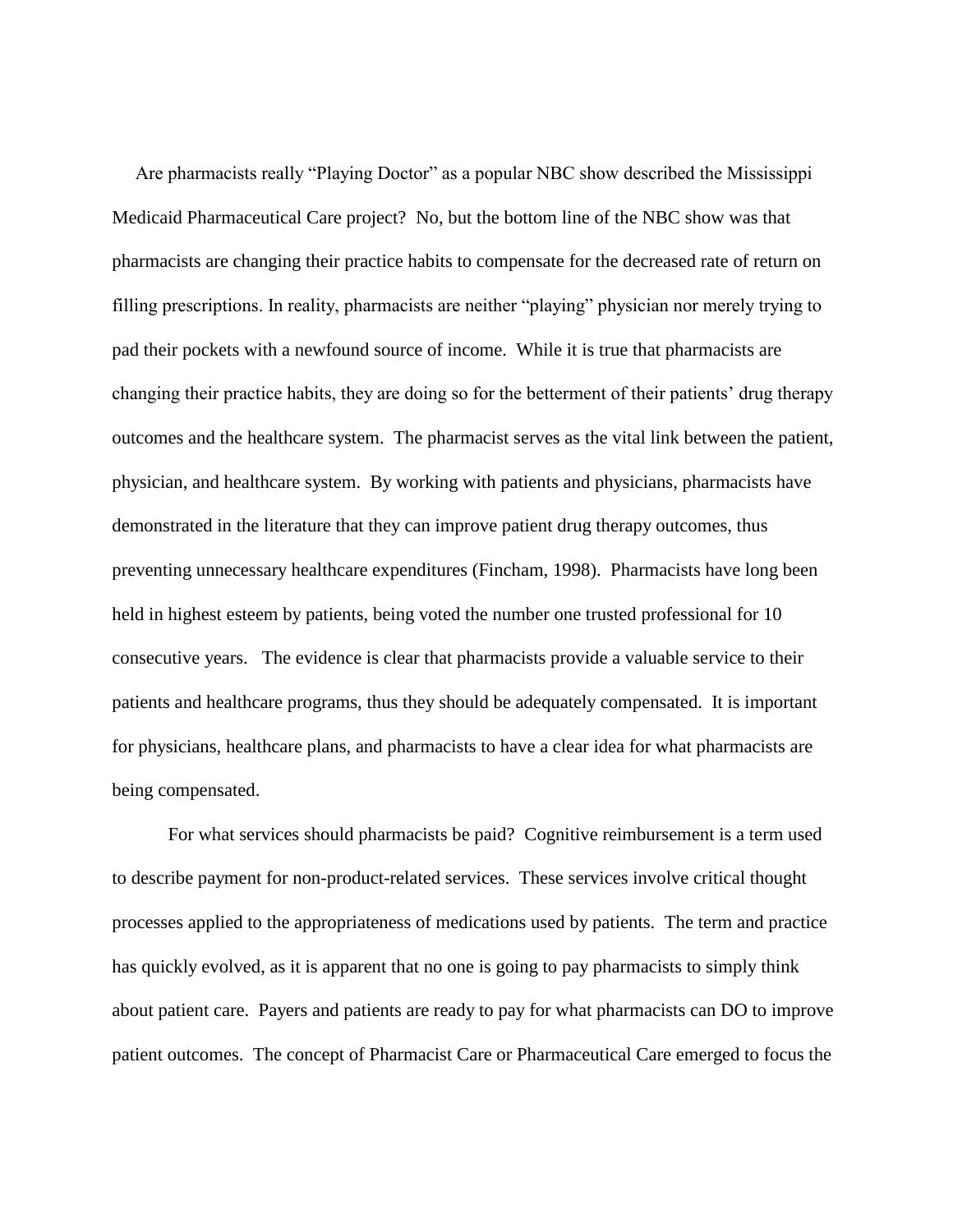pharmacist on all aspects of the delivery of care to patients. Three major categories of reimbursed services are widely recognized: resolution of drug therapy problems, disease state or health management, and extensive patient self-management training and education. Other areas where pharmacists have been successful billing for services are health promotion and disease prevention. Table 1 illustrates the variety of health care areas in which services are provided by pharmacists around the country (Felkey, 1999). The payment for professional prescription filling ensures the safety of a product dispensed and OBRA90 or California mandated counseling. The provision of pharmaceutical care services by a pharmacist is over and above any state or national requirements and warrants appropriate additional remuneration.

#### **The Healthcare Picture**

 In California, managed care is incorporated into virtually all health insurance plans. The number of fee-for-service enrollees has steadily declined as a cost conscious society prepares for the next millennium. Under managed care, a health plan contracts with specific providers and pays them a capitated payment or a discounted fee-for-service amount. Typically, providers are expected to assume some financial risk for high cost health care under risk sharing arrangements. Providers may also share some savings if the care provided is less costly than anticipated. Maintaining high quality health care is important to employers who, along with the government, are the major purchasers of health care in the U.S. New National Committee on Quality Assurance (NCQA) measures compare various health plans on important aspects of the care provided. Thus maintaining high quality care at the most cost-effective level is an important goal of managed care.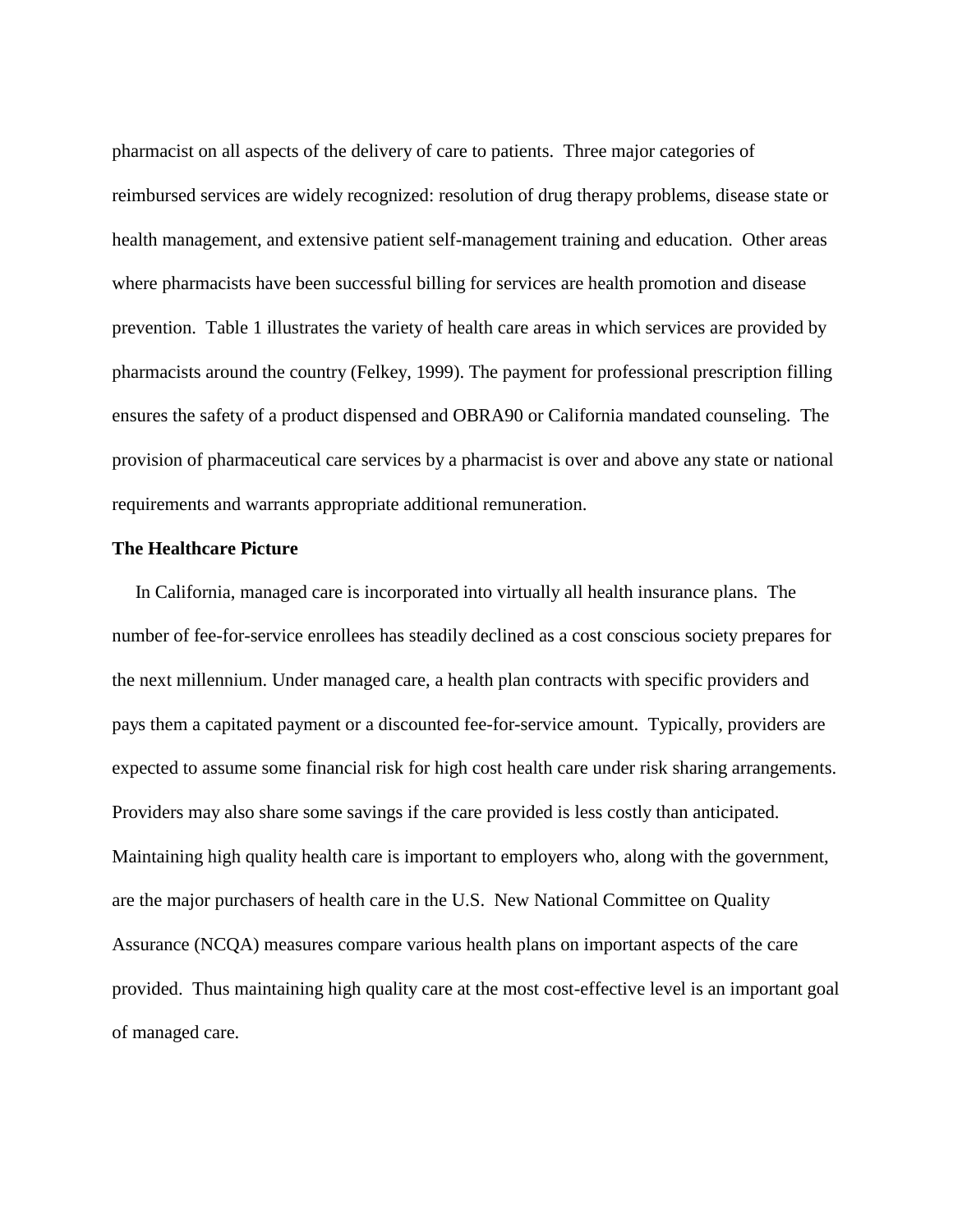The number of patients paying the entire cost of prescriptions has also decreased as managed care plans grow. Health plans covering prescription benefits increasingly use formularies and other utilization controls to maintain reasonable per member per month (PMPM) prescription costs. Most prescription benefits are managed by pharmacy benefit managers (PBMs) in the form of separate companies or divisions within a health insurance company.

#### **Who are the Payers of Pharmaceutical Care Services?**

Value is at the core of determining who will pay for pharmacist care services. For example, if pharmacists take part in an ACE inhibitor preferred product interchange program, an insurer may find this valuable and pay pharmacists for this activity. On the other hand, patients may not find this service of particular value especially if the cost of the medication to the patient does not change. Thus if a pharmacist were to ask a patient to pay for this service, it would likely be unsuccessful. On the other hand, a travel medicine clinic that helps patients prepare for foreign travel on vacation or for business might be of value to patients, but of less interest to the health plan.

Potential sources of reimbursement include patients and their families, insurance companies, medical groups, individual physicians, pharmacy benefit managers, manufacturers, employer groups, hospitals, home health care agencies, assisted living centers, and the government. Patients are an important group because, as consumers, they are a driving force behind what services employers demand of insurers, the services insurers provide to stay competitive, and services the government will provide to the voting constituency. Table 2 lists some current and potential sources of payment for pharmacist services in California *(please help*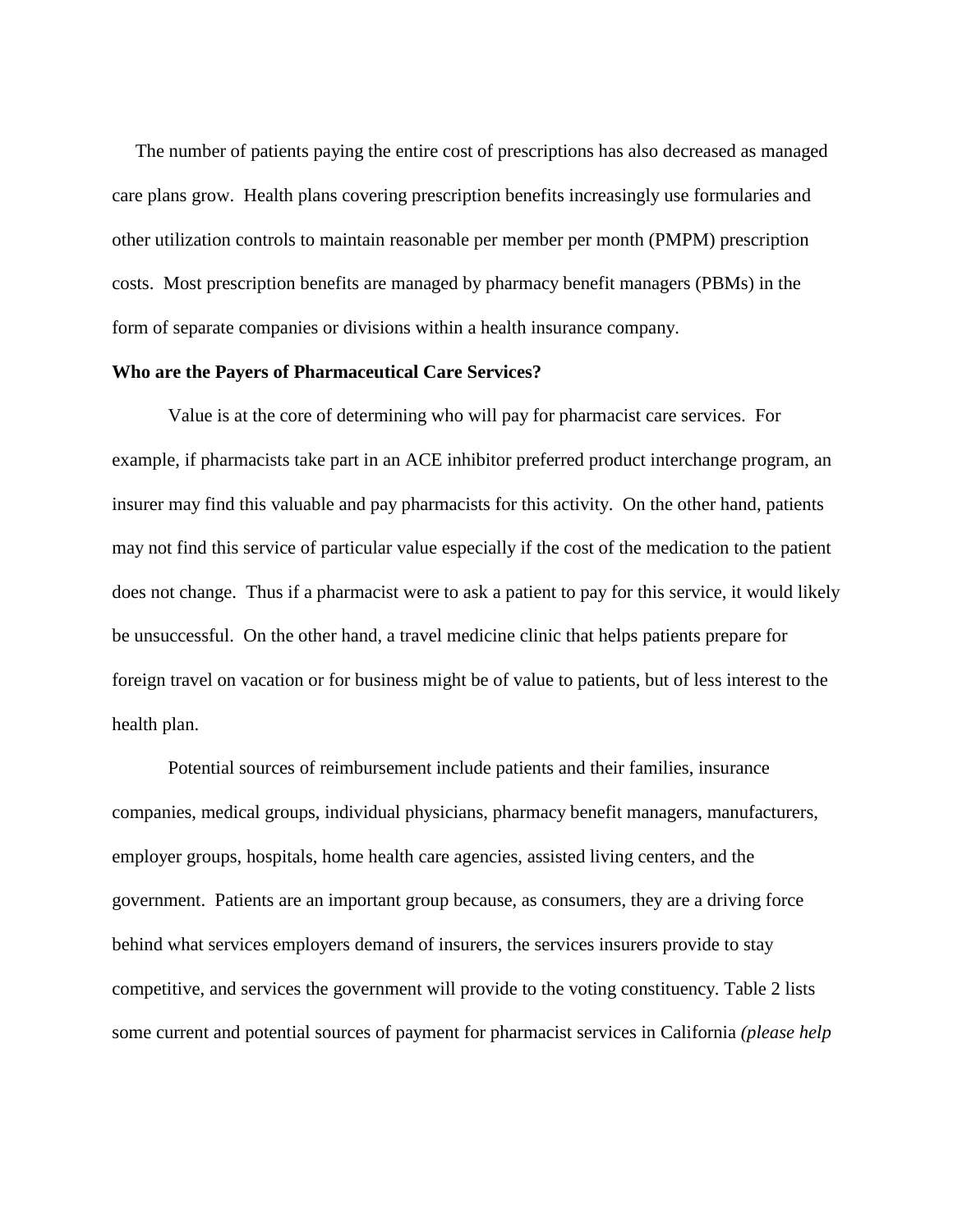*us complete this table by faxing us your sources of payment in the survey at the end of this article)*.

#### **Methods of Payment and Setting Fees**

 Several mechanisms have been used to determine what to charge and how to pay for pharmacists' services. Some payment methods used to pay pharmacists and other healthcare providers include fee-for-service, per capita (capitated) payments, fees based on cost savings realized, and resource based relative-value scales (RBRVS). Methods for payment of pharmacists are evolving. As more is known about the costs and benefits of pharmaceutical care, the methods of payment will evolve as well. As in the early days of paying physicians a fee-forservice, this method is now the most common payment method in California for payment of pharmaceutical care services. Tempting as it may seem as a method for payment, fees based on cost savings realized may be severely reduced after initial year savings are squeezed out of the system. It is likely that a combination of fee-for-service and capitated methods will emerge once pharmaceutical care is widely practiced.

 Pharmacists use a variety of methods to determine how much to charge for a particular service. Under the fee-for-service method, a flat rate is set for a particular service or fees are charged based on an hourly rate. For example, some pharmacists charge \$60/hour and then break the fee down into 10 minute increments depending on the length of the visit. Others may charge a flat rate depending on the type of service and level of complexity. For instance, a pharmacist might charge one fee (e.g. \$100) for an initial asthma work-up and then a lower (e.g. \$25) fee for each follow-up visit. Mixing these two methods may continue to be a common practice. The flat rate service fee works for standardized services such as disease state management and an hourly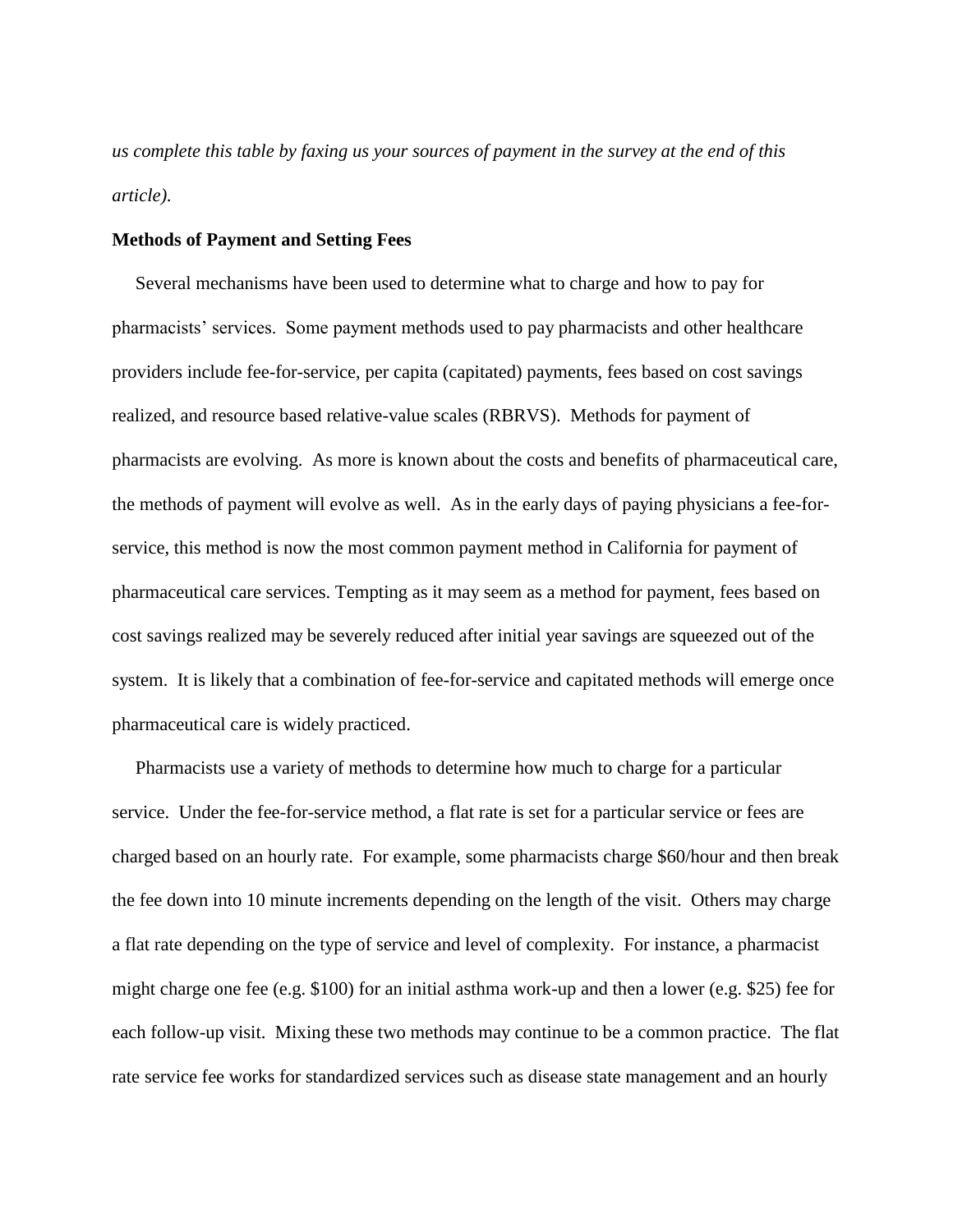fee might work better for drug therapy problem resolution and services where time requirements are more variable. An important factor in setting rates is the cost of providing the service. The cost of the pharmacist's time, space utilization, and other costs should be considered when setting fees. Additionally, competition between pharmacists and from other providers will play an important role in what pharmacists charge. The key to setting fees is to set them before marketing a service, in-service staff on the fee structure, and then let the patient know how much the care is going to cost before providing the service.

 Non-distributive pharmacy services are not currently provided under a typical managed care capitated structure. As pharmacists continue to demonstrate the ability to effect positive patient outcomes, capitated methods to pay for pharmaceutical care may soon become reality. A patientbased capitated approach is used by some pharmacists to charge the patient or family a yearly fee that covers them regardless of number of times seen. However, the inability to adjust fees midyear if a patient's care becomes more labor intensive than originally estimated is a downside to the patient -based capitated program.

 Finally, the most complicated system, but possibly the most accurate, is the resource-based relative value scale (RBRVS). This pricing system is used by Medicare and some third party payers to pay for services by accounting for differences in the complexity of a patient visit. In this complex system, relative value units are assigned to a service based on current procedural terminology (CPT) and other codes. At this moment, not enough is known about the time requirements and benefits or the range of possible services provided by pharmacists to accurately determine a RBRVS for pharmacists providing care in the community pharmacy.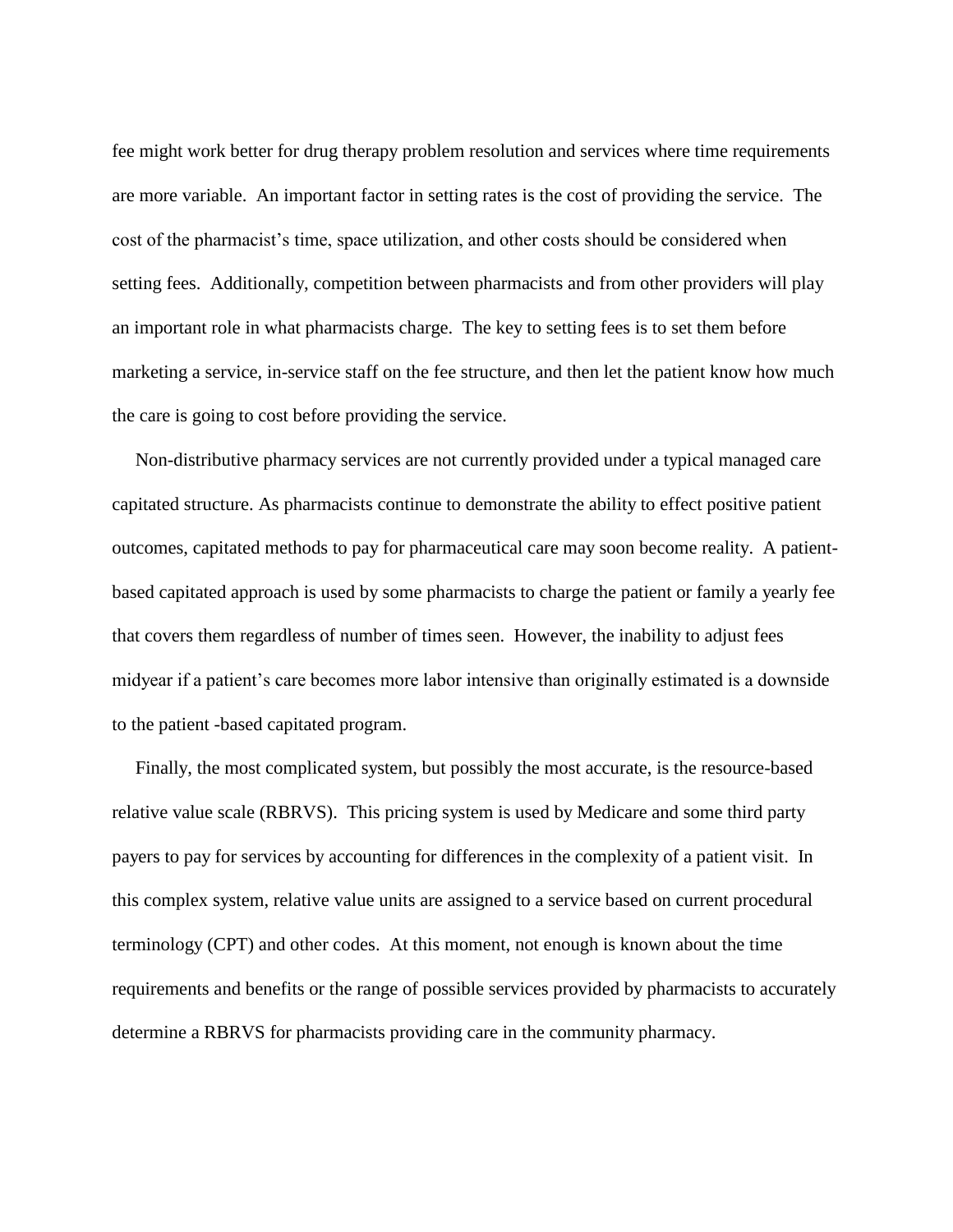Some services provided by pharmacists will not be covered or paid by insurers. Thus, the pharmacist must decide if patients will be billed for unreimbursed amounts. Additionally, full payment could be collected from the patient and then the patient submits the claim to the insurer. Whichever method is chosen, the pharmacist should have a plan to charge patients for care the day the service begins and make it clear to the patient how the process will work prior to delivering services.

#### **Steps in Billing (see Figure 1)**

 *Data Gathering*-Once the pharmacy environment is ready for pharmaceutical care and a documentation method is in place, the pharmacist is ready to work with the patient and the patient's physician. The information gathered during a patient interview or a patient-completed history form includes not only a medication history, but also a complete medical history. The first step in the rather simple process of billing is to collect information from the patient regarding insurance plans. This information can be obtained along with the complete medical history. Both pharmacy benefits and medical benefits information should be obtained from the patient. If the patient does have insurance, a statement that allows the pharmacist to accept assignment of benefits on the patient's behalf for the services to be provided should be signed. The pharmacist could also include a statement obligating the patient to accept responsibility for any portion of the bill that the insurance company does not reimburse. If the service provided is a disease management related service, and if the patient does not have medical insurance with a fee-for-service plan, the patient should be informed that they are responsible for the total amount of care provided. If the patient has a managed care plan, the primary physician group may be responsible for all medical care services provided to the patient, including those disease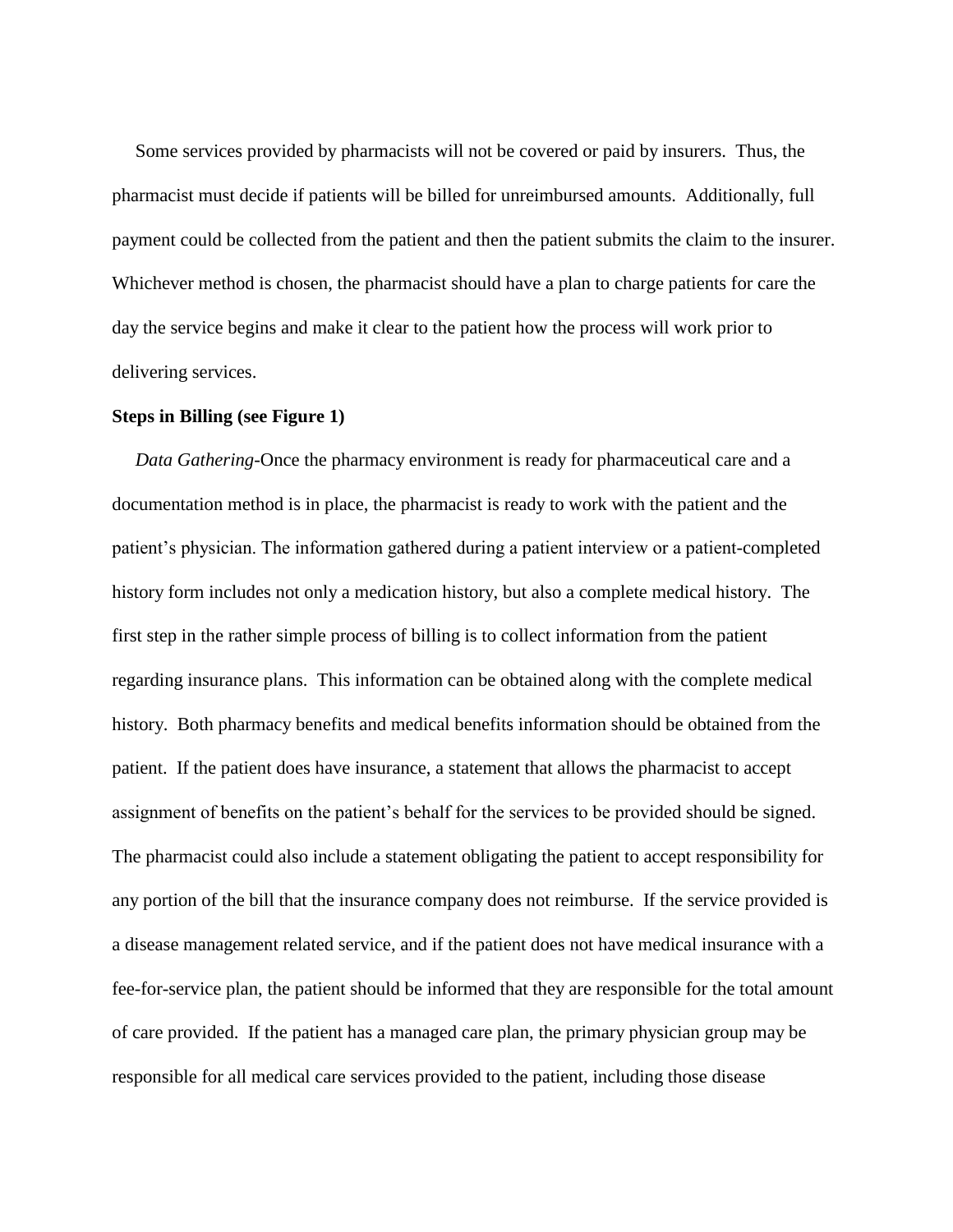management services provided by pharmacists. In this case, the pharmacist should talk to the medical group about the value of the services provided. If the pharmacist has identified a drug specific problem, such as non-compliance, the pharmacy benefit management company might provide payment.

 *Documentation-*Documentation of patient care activities is vital to reimbursement. If you didn't document it, you didn't do it! The type of documentation required for pharmaceutical care does not go on the back of a prescription, which makes it episodic and strictly drug related, nor can it simply be entered into many distribution-only systems. Separate patient charts or a documentation computer system must be used to adequately track patient care. By documenting patient care activities, a continuous record is created that allows each pharmacist to have an accurate and updated picture of the healthcare of every patient. In addition, during a third party payer audit, evidence of the care provided should easily be retrievable. To enhance the ability to gather and share information with other health care providers, the patient should sign a statement (usually at the end of the patient history form) allowing the release of medical information necessary for providing pharmaceutical care services and processing payment from a third party payer. A drug therapy problem or healthcare need may arise from the data gathering stage or a previously identified one. The resolution and follow-up of this patient care need or problem forms the basis of the billable event.

 *Medical Necessity-*A medical necessity form serves several purposes and should be obtained before scheduled care is to be provided. The first purpose is to inform the patient's physician of the care the patient needs. The second purpose is to inform the medical insurance company that the care provided is considered by the physician to be a necessary part of the patient's medical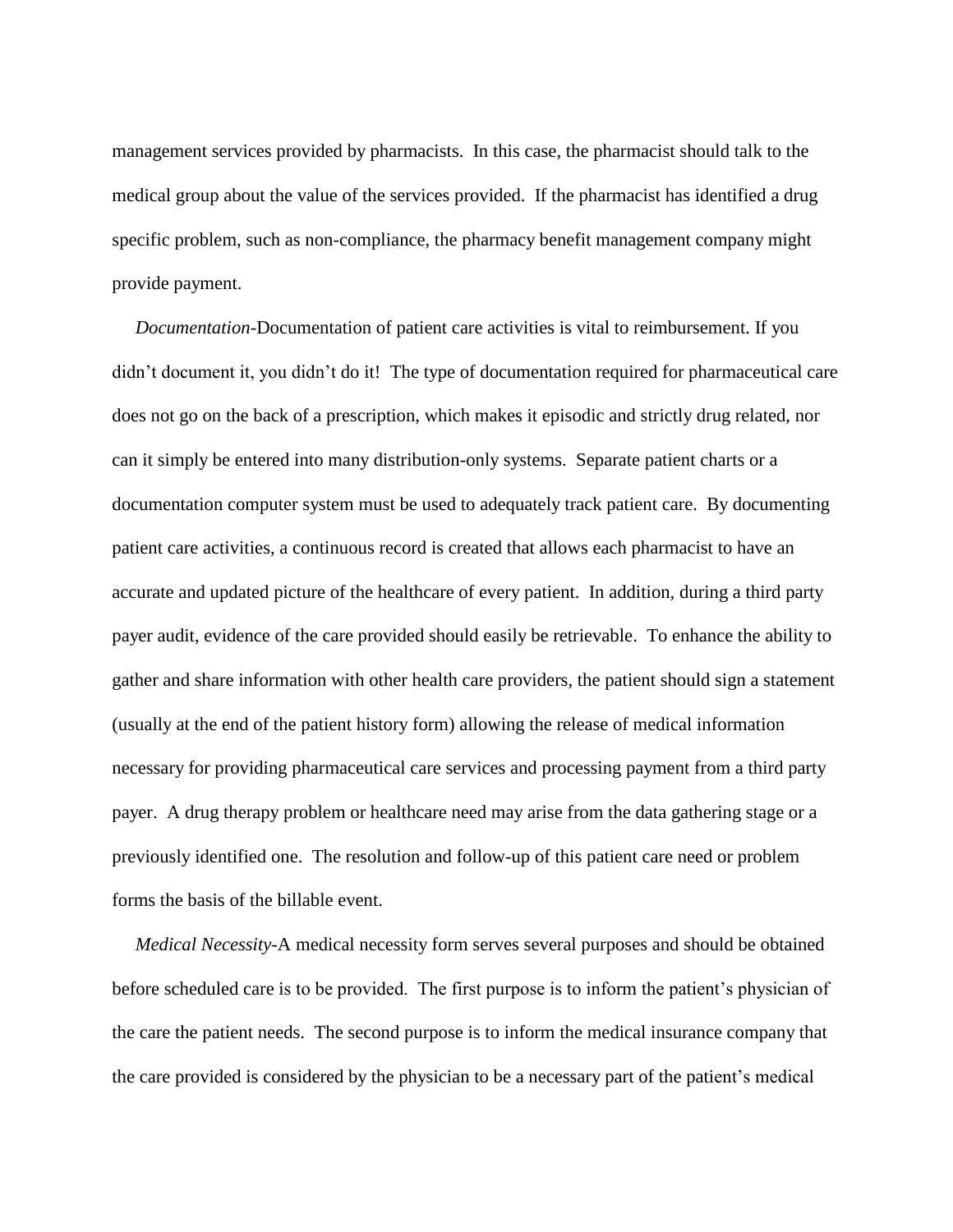care. Since the same diagnosis (ICD-9) codes that the physician uses for billing are used, the medical necessity form provides a place for the ICD-9 code and diagnosis to be entered by the physician or office staff. Pharmacists must use the ICD-9 code assigned to that patient by the physician. It should not be left blank on the billing form or indirectly determined from the diagnosis. If the physician signs and approves of the medical necessity, it may be prudent to call the medical insurance company for prior authorization. However, since pharmaceutical care is still a new concept to insurers, gaining prior authorization may be difficult. The goals at this point are to determine what type of coverage the patient has, if the insurer covers referred specialists, the patient's deductible and if its been met, and the process for submitting a claim (if you have not previously submitted a claim for this insurer). Assuming prior authorization is obtained, the patient is ready to be seen. Obtaining the medical necessity and prior authorization take time and are most appropriate for scheduled visits.

 *Billing Submission*-At the completion of patient care, activities are documented and follow-up care is scheduled if necessary. Contacting the payer to request prior authorization for a service may increase success in billing. It is important to include in the dialogue with the payer that "the primary care physician has asked me [as a referred specialist] to instruct the patient on selfmonitoring of their disease". Currently there is no universally used on-line adjudication system for processing pharmaceutical care claims. Thus promptly submitting forms for reimbursement after the patient encounter is important for the economic viability of the service. If a disease management service has been provided, the medical necessity form should be sent along with the HCFA-1500 billing form to the medical insurer. The HCFA-1500 can be completed either manually or by using one of the commercially available computer programs (Poirier, 1999;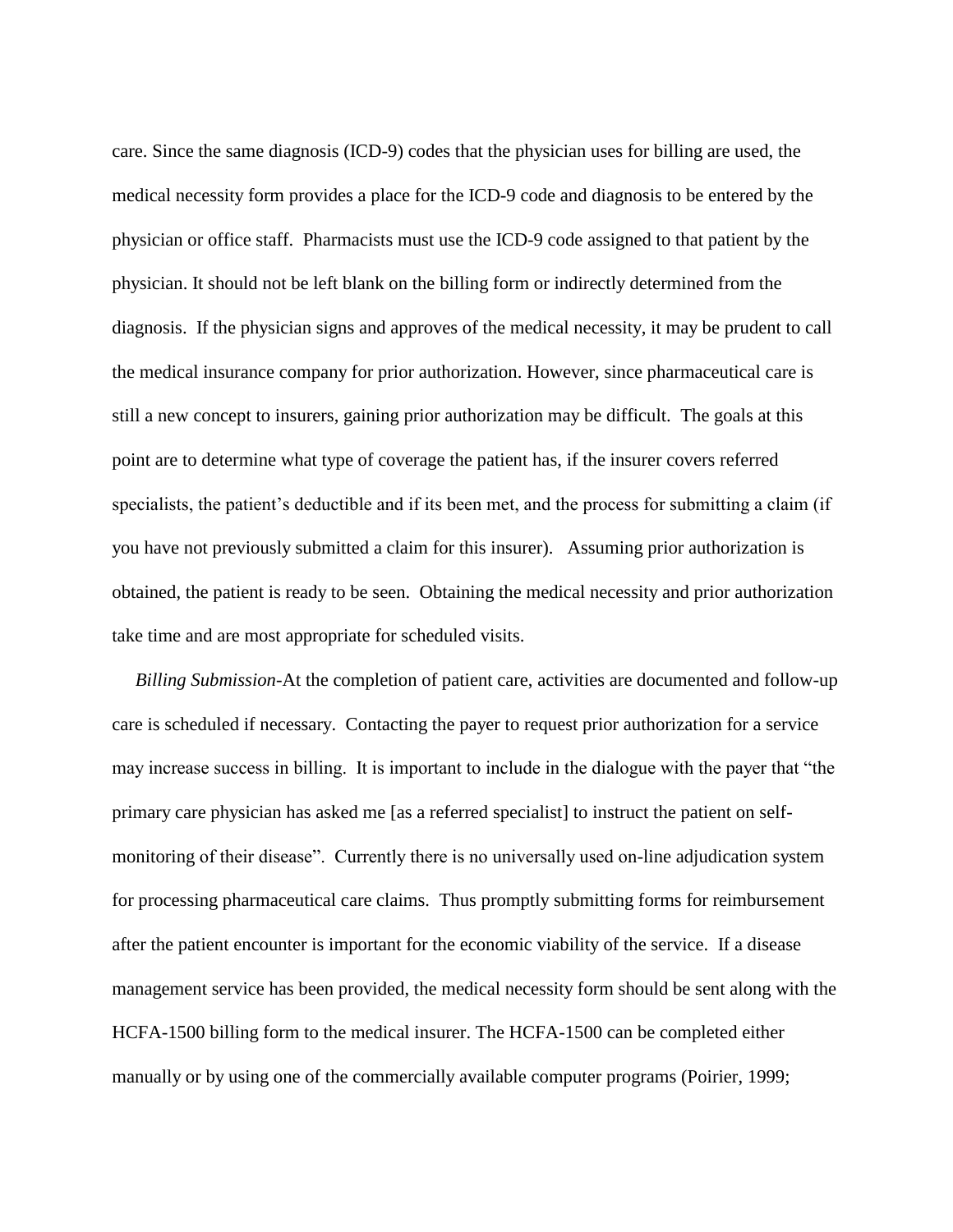Rudolph, 1997). It should be clear on this form that a pharmacist is providing the service because physician CPT codes are used. Just like a dietician or podiatrist, the pharmacist is a referred specialist performing a service requested by the primary care physician. If the care provided is the resolution of a specific drug problem, for example compliance with a medication, some sources recommend using the National Community Pharmacists Association (NCPA) Pharmacist Care Claim form (Poirier, 1999; Rudolph, 1997). This form collects specific data about the problem, action, result, time and specific drug(s) involved. Whatever the form used and payer contacted, allow about one month for processing of claims before calling the third party payer about unresolved claims. Patience and perseverance will be rewarded.

## **Keys to Success**

 Billing for pharmaceutical care services requires different procedures, a patient focused environment, and the right mindset. In traditional reimbursement, pharmacists are paid for dispensing a product. This service is usually paid by the pharmacy benefits portion of the patient's insurance coverage or by the patient directly. In pharmaceutical care, the pharmacist is often billing the medical benefits provider rather than the pharmacy benefits provider for a service rather than a drug.

 The provision of pharmaceutical care services requires all the pieces of the puzzle to be effective (Johnson, 1997): an appropriate patient care area, efficient workflow, effective use of ancillary personnel, written policy and procedures, training, documentation, a marketing and reimbursement strategy, and outcomes management. Figure 2 describes some practical "do's and don'ts" of reimbursement. An important trap to avoid is the saying, "I'm not going to do it until I get paid for it" because payers have another saying, "we're not going to pay you until you're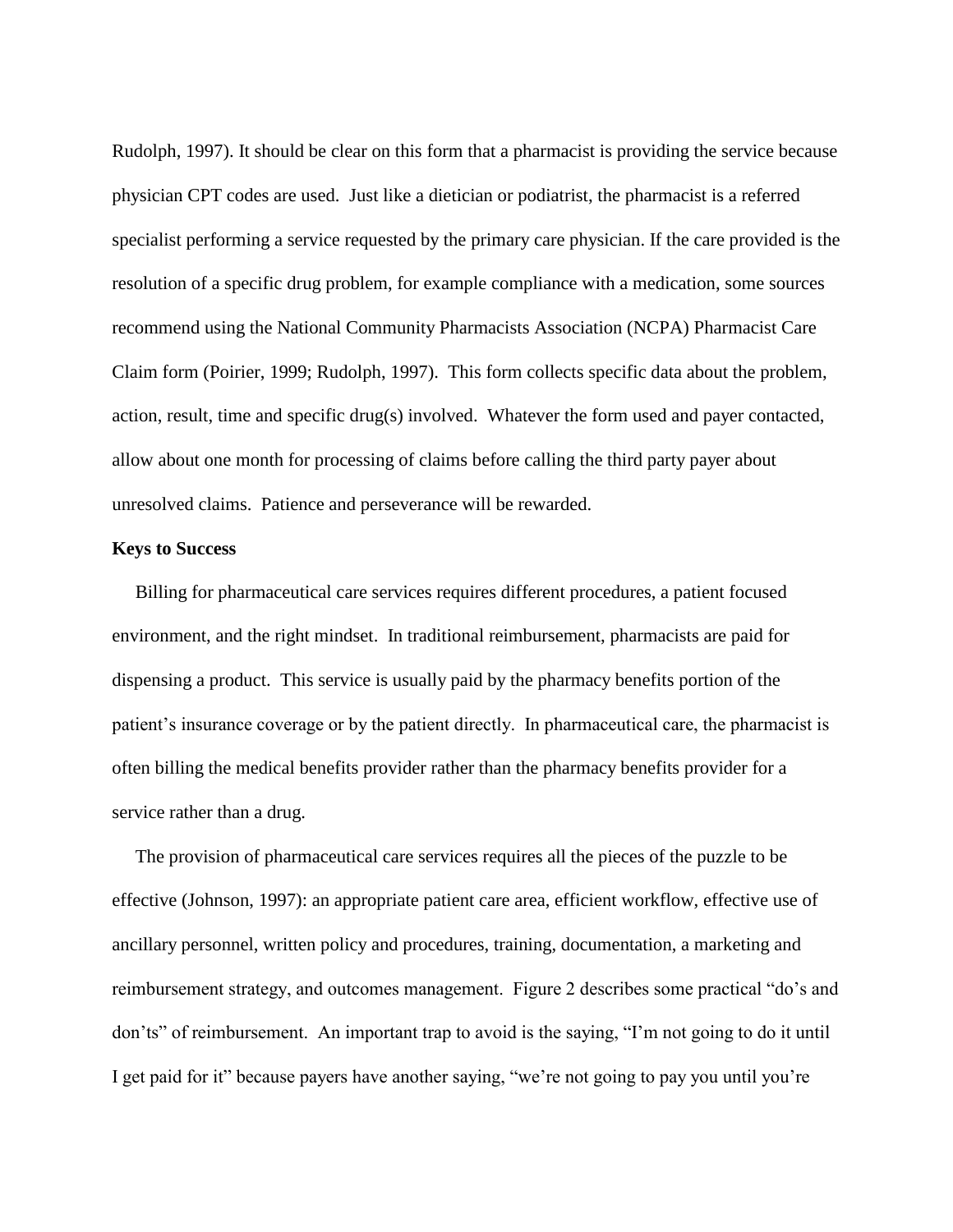doing it". Providing pharmaceutical care is a result of the natural evolution of our profession and getting paid for that service is merely the next step.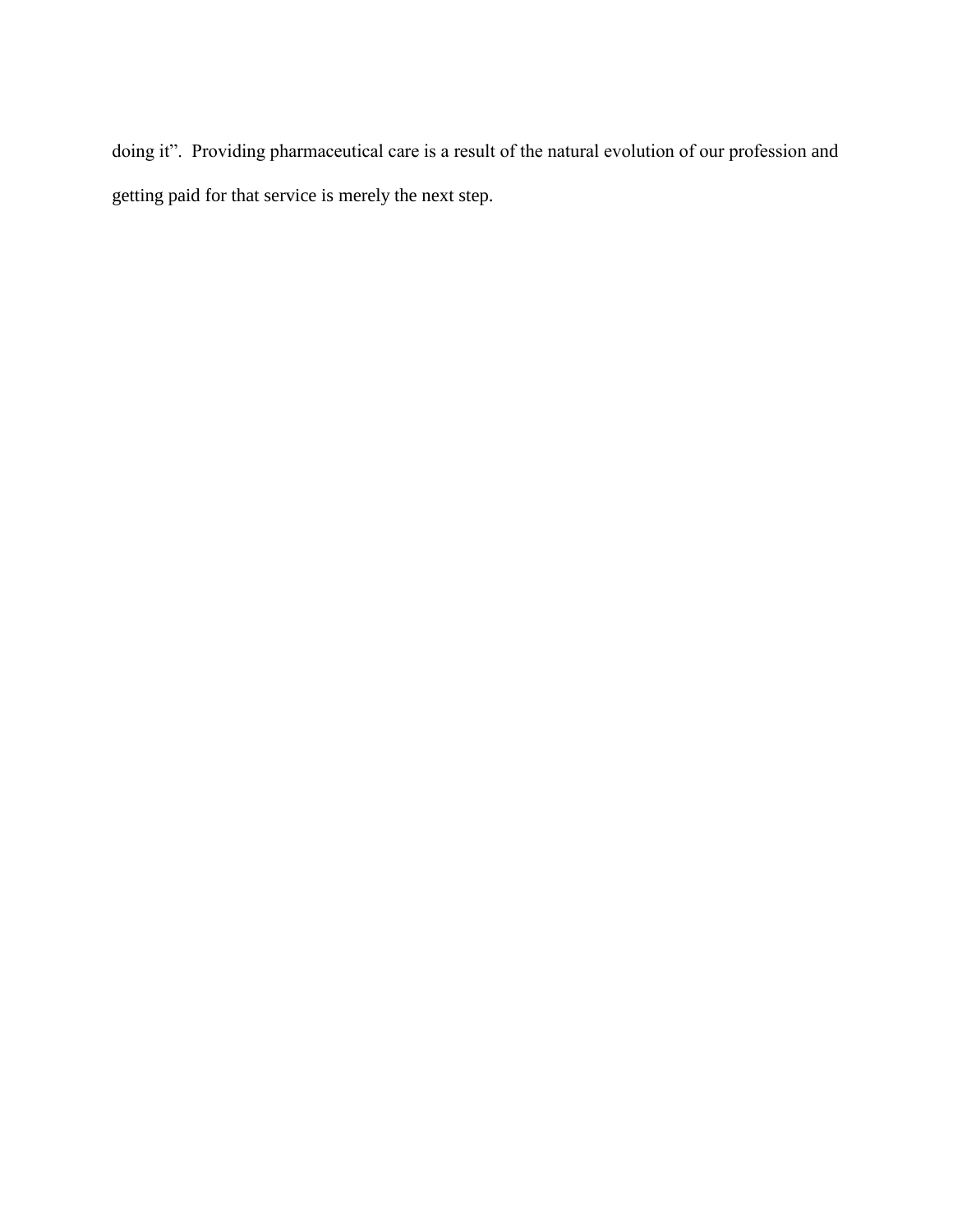Figure 2

Reimbursement Practice Points

## **DOs**

- Start with a reasonable marketing plan and stick to it
- Establish fees before you start a service
- Provide a service that patients need and you enjoy doing
- Make sure you can perform the service and do it well
- Be very familiar with the procedures payers require for reimbursement
- Verify medical coverage for your procedure and get authorization if possible
- Be persistent and resubmit rejected claims!

## **DON'Ts**

- Don't send your patient care documentation forms in with your reimbursement forms
- Don't omit any boxes that need to be filled in on the HCFA-1500 form
- Don't bill the pharmacy benefits division of the third party payer for disease management services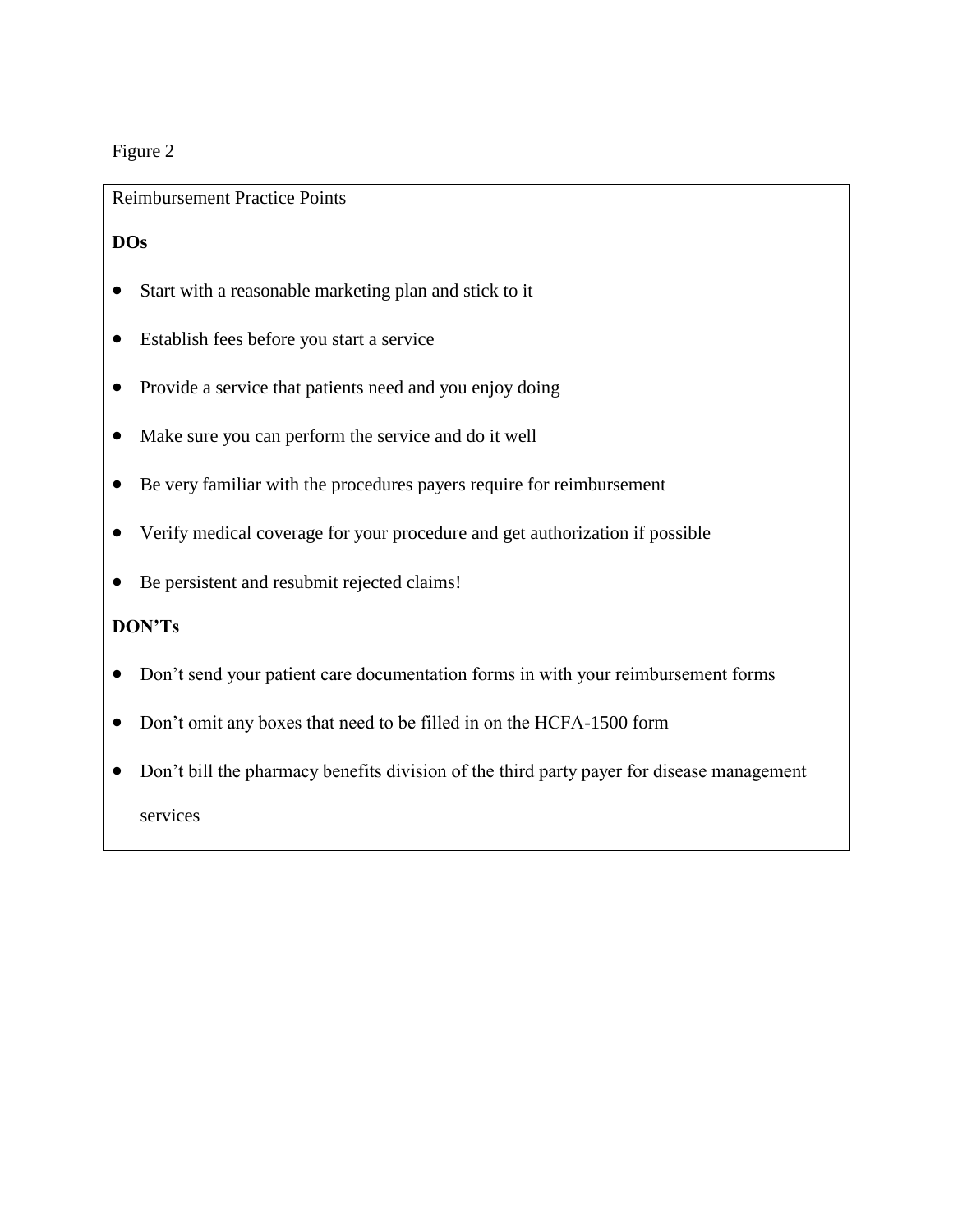## **Key terms used in this article or in billing**

- ◆ CPT (Common Procedural Terminology)
- ◆ *ICD-9* (International Classification of Diseases, 9<sup>th</sup> Revision)
- ◆ *UPIN* (Universal Provider Identification Number)
- ◆ *RBRVS* (Resource-based Relative Value Scale)
- *HCFA* (Health Care Financing Administration)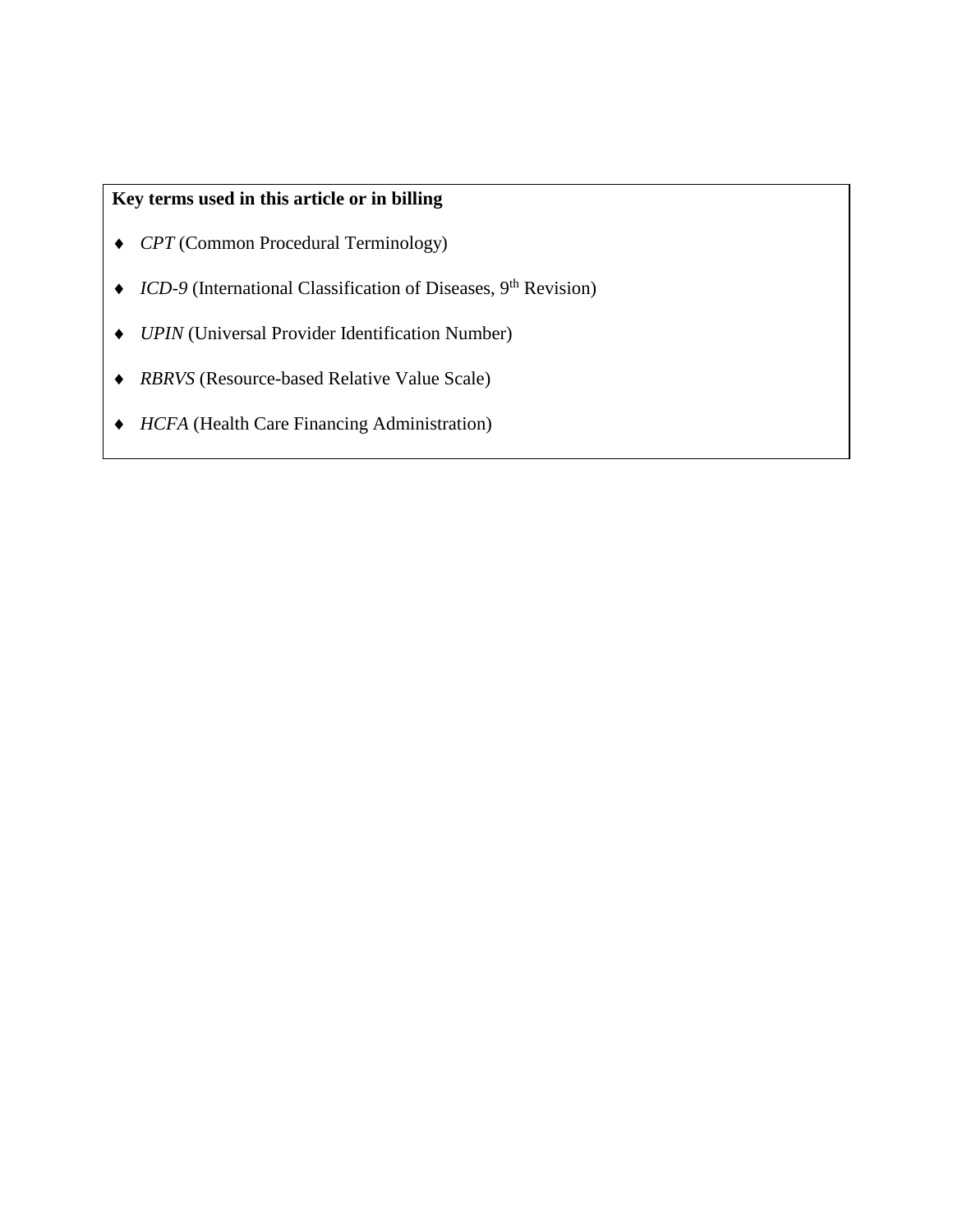#### References

Fincham JE, Pharmaceutical Care Studies: A Review and Update. Drug Benefit Trends. 1998;10(6):41-45

Poirier S, Buffington DE, Memoli GA. Billing Third Party Payers for Pharmaceutical Care Services. JAPhA. 1999;39(1): 50-64

Felkey B. Pharmacy Care Systems Home Page. Auburn University School of Pharmacy. Updated July 19, 1999. www.pharmacy.auburn.edu/pcs/innovat.htm

Johnson KA, Rudolph M, Coleman LT. Pharmaceutical Care. Part 1: Consultation Area, Workflow, Effective Use of Ancillary Personnel, and Pharmacist skills and Educational Needs. California Pharmacists Association-Insights Supplement. Summer, 1997.

Rudolph, M Johnson KA, and Coleman LT. Part 2: Pharmaceutical Care Workup, Problem Intervention, Documentation and Obtaining Reimbursement. California Pharmacists Association-Insights Supplement. October, 1997.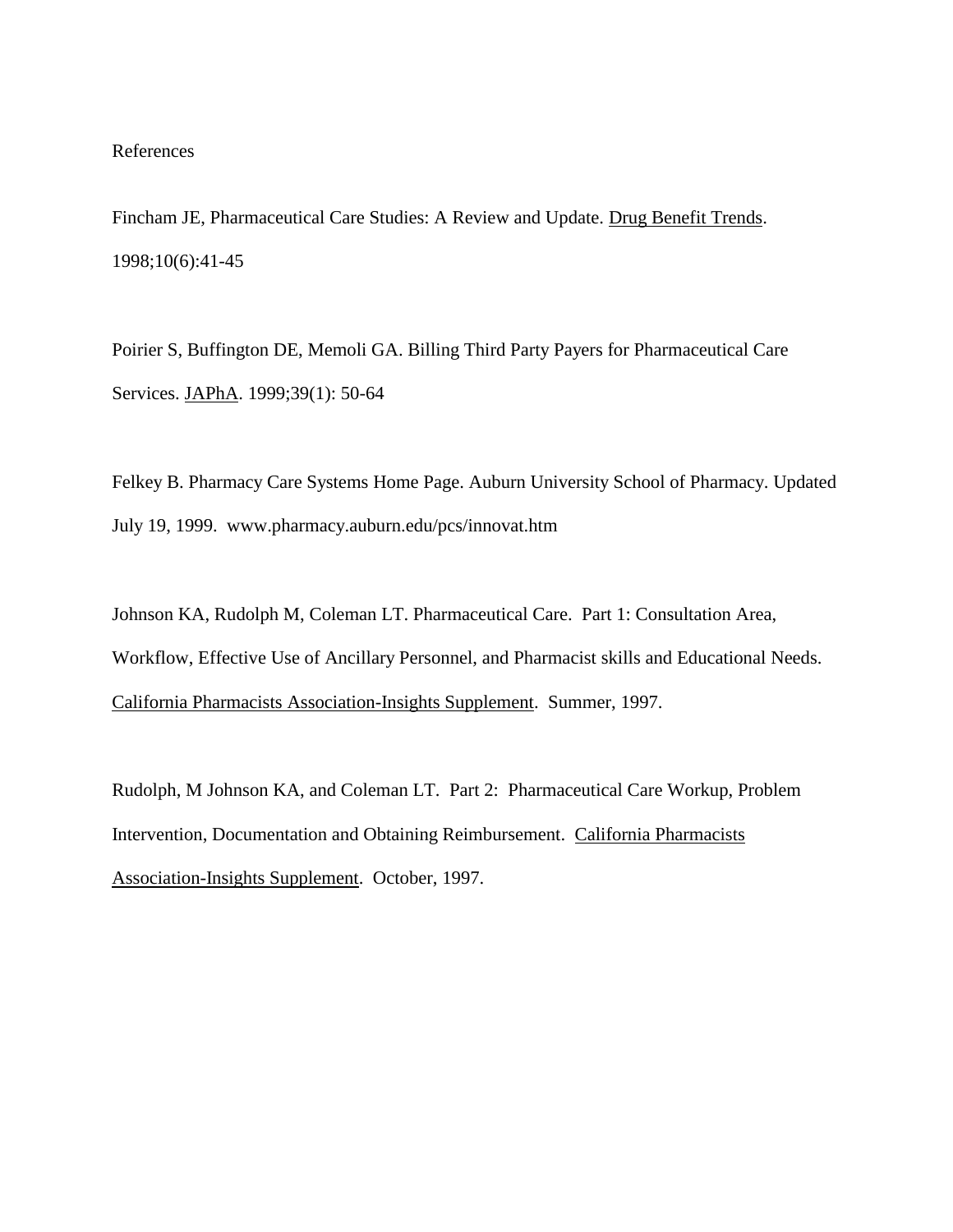| Addiction            | Fertility                  | <b>Pharmacy Groups</b>        |
|----------------------|----------------------------|-------------------------------|
| Administration       | <b>HIV/AIDS</b>            | <b>Professional Education</b> |
| Allergy & Flu        | Home Infusion              | Robotics                      |
| Alternative Medicine | Home Visit/Delivery        | Self Care                     |
| Anti-Coagulation     | Hormone Replacement        | <b>Smoking Cessation</b>      |
| Asthma               | Hyperlipidemia             | Software                      |
| Cancer               | Hypertension               | <b>Travel Clinic</b>          |
| Cholesterol          | Immunization               | Weight Loss                   |
| Compliance           | In-House Pharmacy          | Wellness                      |
| Compounding          | Long Term Care             | Women's Health                |
| Counseling           | Nuclear Medicine           | Workman's Compensation        |
| <b>Diabetes</b>      | <b>Nutrition</b>           | Workflow Simulation           |
| Disease Management   | Pain Management            | World Wide Web                |
| Drug Monitoring      | <b>Patient Education</b>   |                               |
| Drug Information     | <b>Pharmaceutical Care</b> |                               |
|                      |                            |                               |

## **Table 1. Topic Areas of Pharmacist Services Where Reimbursement is Obtained Across the United States**

Felkey, 1999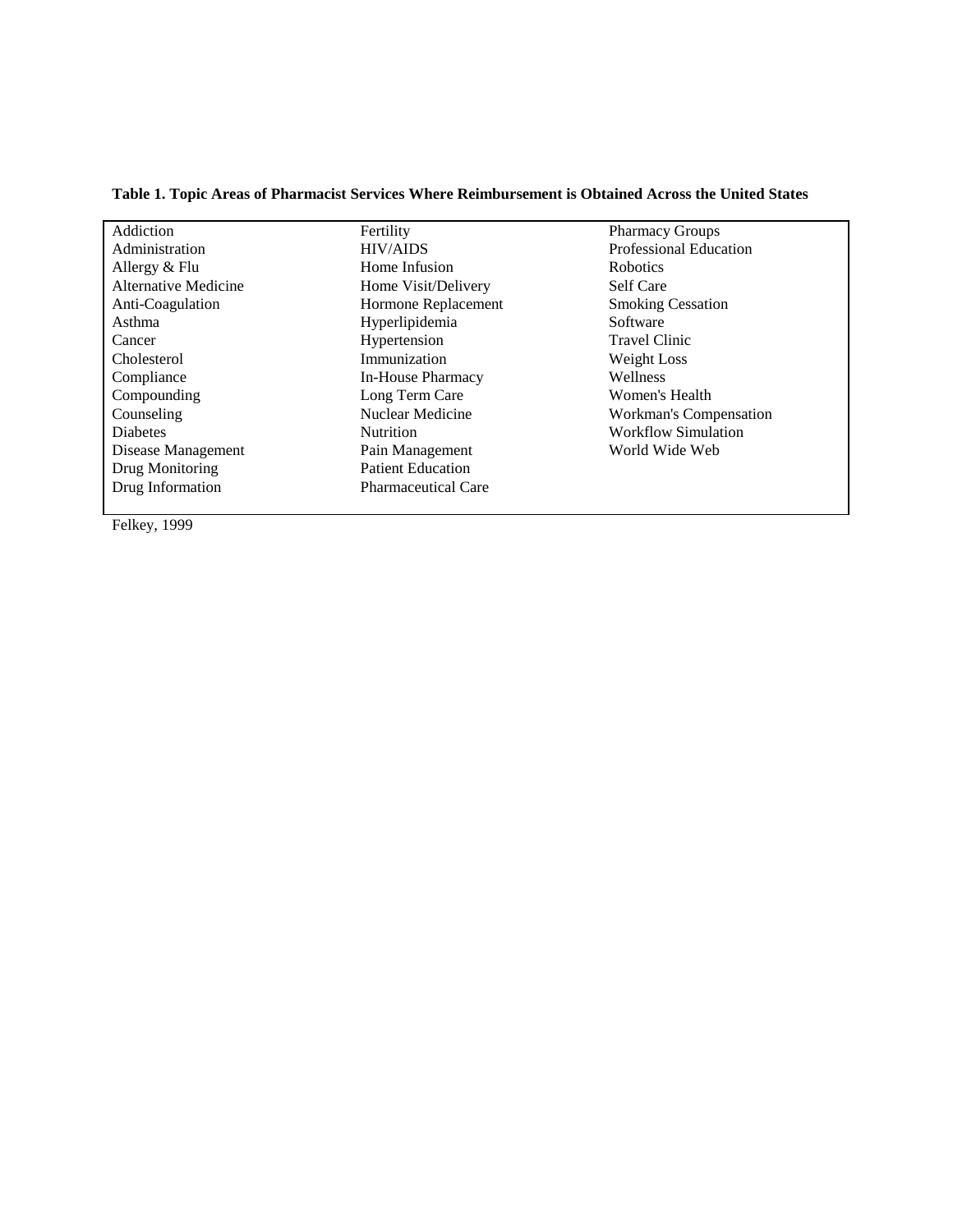**Figure 1 Pharmaceutical Care Billing Procedure-for Fee-for-Service or Self-Pay Patients**

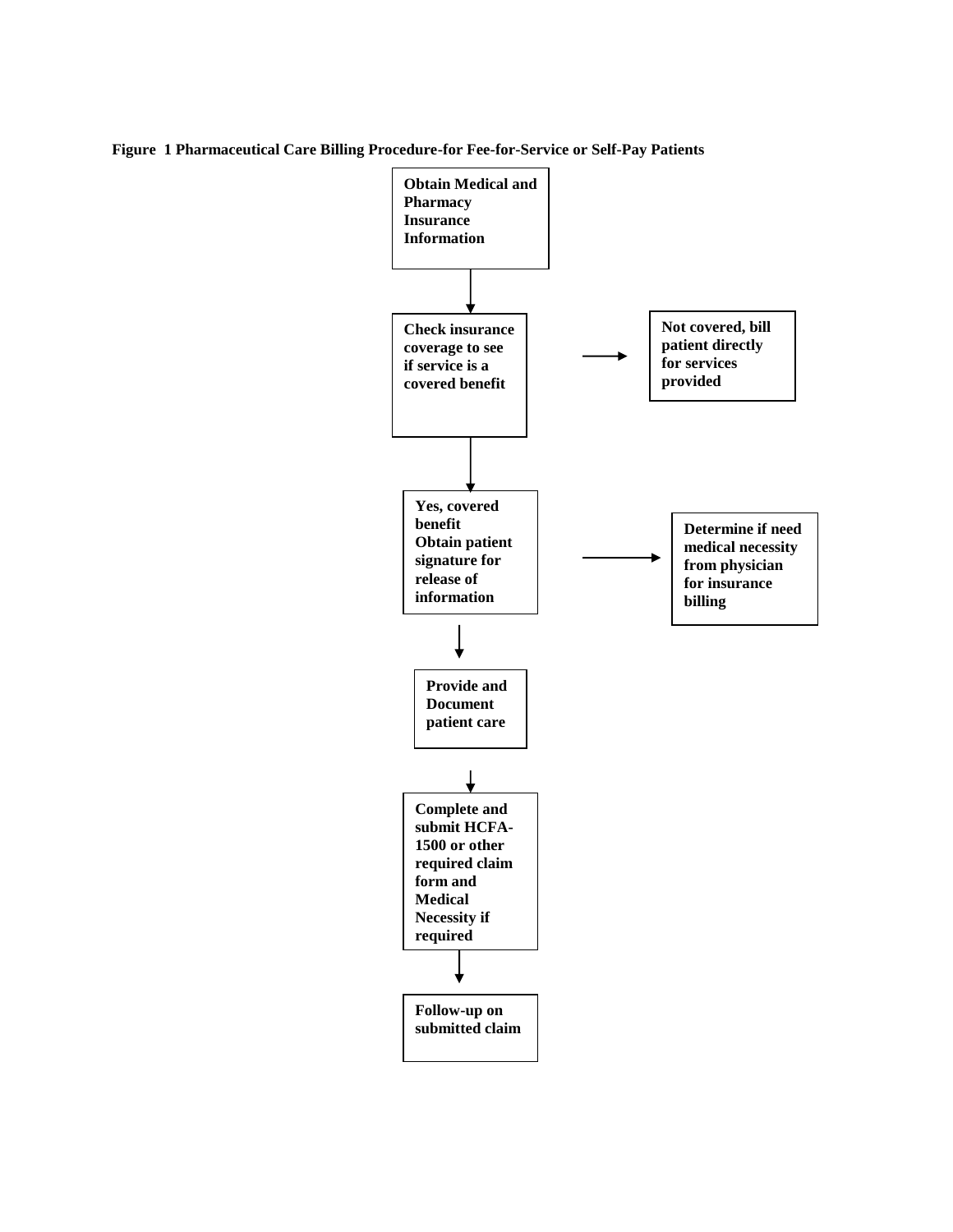**Table 2 Pharmaceutical Care Reimbursement Projects in California for Community Pharmacists**

| <b>Disease</b>             | <b>Payer</b>                    | <b>Comments</b>                |
|----------------------------|---------------------------------|--------------------------------|
| <b>Asthma</b>              | <b>Blue Cross of California</b> | high risk patients             |
|                            |                                 | identified by payer and        |
|                            |                                 | pharmacists paid \$25 per      |
|                            |                                 | visit up to 4 visits/year      |
|                            |                                 | <b>Pharmacist must be</b>      |
|                            |                                 | identified as a provider       |
|                            |                                 | by taking approved             |
|                            |                                 | coursework                     |
| <b>Diabetes and Asthma</b> | research project                | <b>MediCal patients</b>        |
|                            | supports                        | identified for a pilot         |
|                            |                                 | project*                       |
|                            |                                 | Pharmacists paid for           |
|                            |                                 | providing disease state        |
|                            |                                 | management for high            |
|                            |                                 | risk fee-for-service           |
|                            |                                 | <b>MediCal patients in 7</b>   |
|                            |                                 | counties                       |
|                            |                                 |                                |
|                            |                                 | <b>Pharmacist must be</b>      |
|                            |                                 | identified as a provider       |
|                            |                                 | by meeting certain             |
|                            |                                 | requirements                   |
| <b>Immunizations</b>       | patient self pay,               | multiple pharmacists           |
|                            | <b>Medicare</b>                 | provide immunization           |
|                            |                                 | services                       |
| Anticoagulation            | physician group                 | pay percentage of              |
|                            |                                 | pharmacist salary for          |
|                            |                                 | specific clinic visits         |
| Anticoagulation,           | research project                | <b>Medical group</b>           |
| dyslipidemia, GERD,        | supports first year,            | demonstration project**        |
| PUD, hypertension,         | thereafter physician            | Pharmacist paid to             |
| asthma, and diabetes       | group supports                  | manage identified high         |
|                            |                                 | risk patients over 1 year      |
|                            |                                 | for a group of primary         |
|                            |                                 | care physicians.               |
| <b>Positive Outcomes</b>   | <b>County of Monterey</b>       | adjudicated through            |
| Program                    | <b>County of Kern</b>           | <b>PCN</b>                     |
|                            | <b>OMNI Healthcare</b>          | Pharmacist paid a \$10         |
|                            | <b>Sutter Preferred</b>         | fee for approved               |
|                            | <b>VEBA</b>                     | submission of a                |
|                            |                                 | prescription or drug           |
|                            |                                 | therapy problem                |
| <b>Diabetes</b>            | <b>CalOPTIMA</b>                | adjudicated through            |
|                            |                                 | <b>PCN</b>                     |
|                            |                                 | <b>Pharmacist paid \$5 fee</b> |
|                            |                                 | for providing Diabetes         |
|                            |                                 | <b>Retinal Eye Exam</b>        |
|                            |                                 | Reminder                       |
|                            |                                 |                                |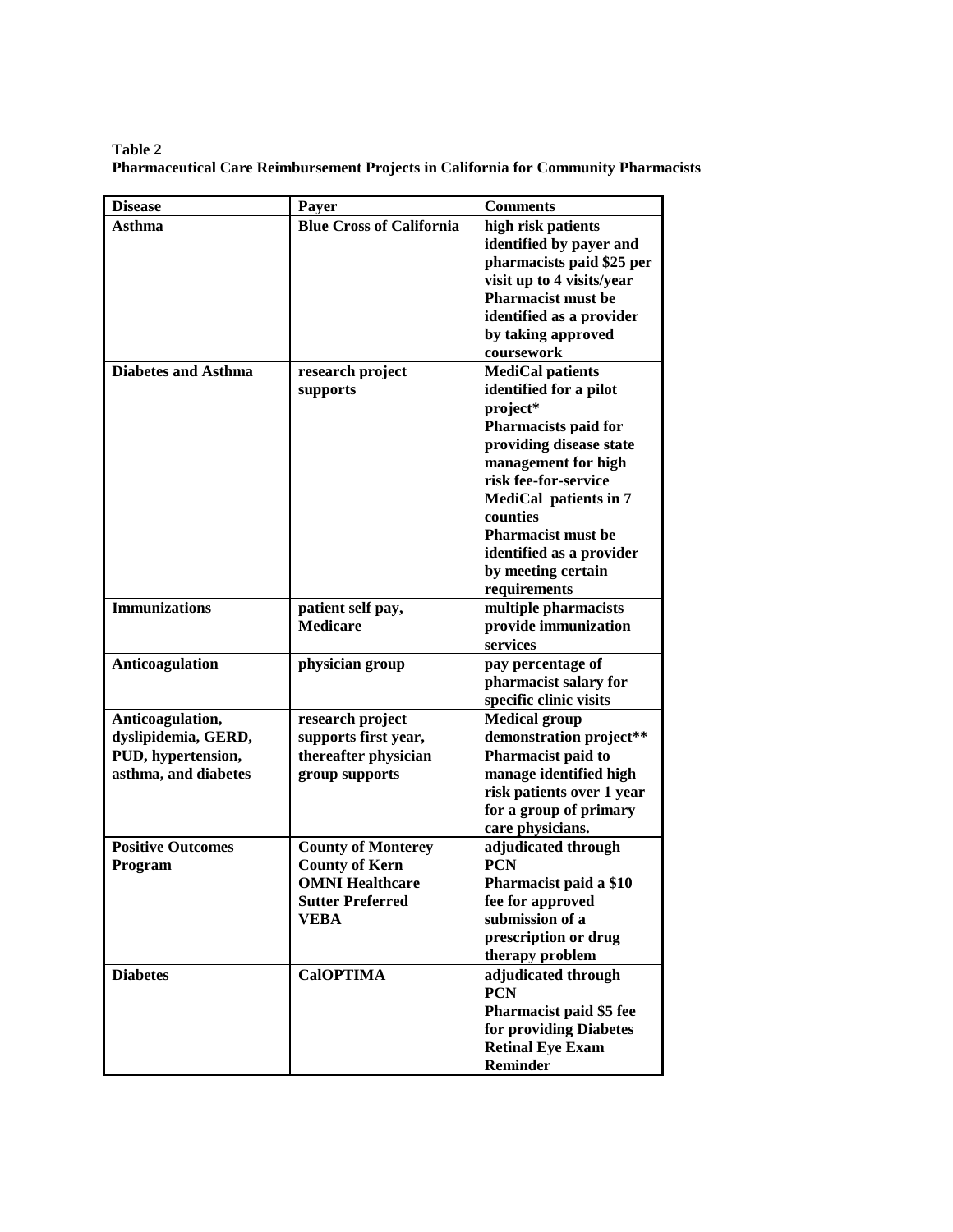| <b>Diabetes</b> | patient self pay, various | various pharmacists       |
|-----------------|---------------------------|---------------------------|
|                 | health care plans on a    | provide care and are      |
|                 | patient specific need     | paid for services by      |
|                 | <b>basis</b>              | patients and health plans |

\* proposed project-Contact Carlo Michelotti, CPhA for more information

\*\*proposed project-Contact Kathy Johnson, USC for more information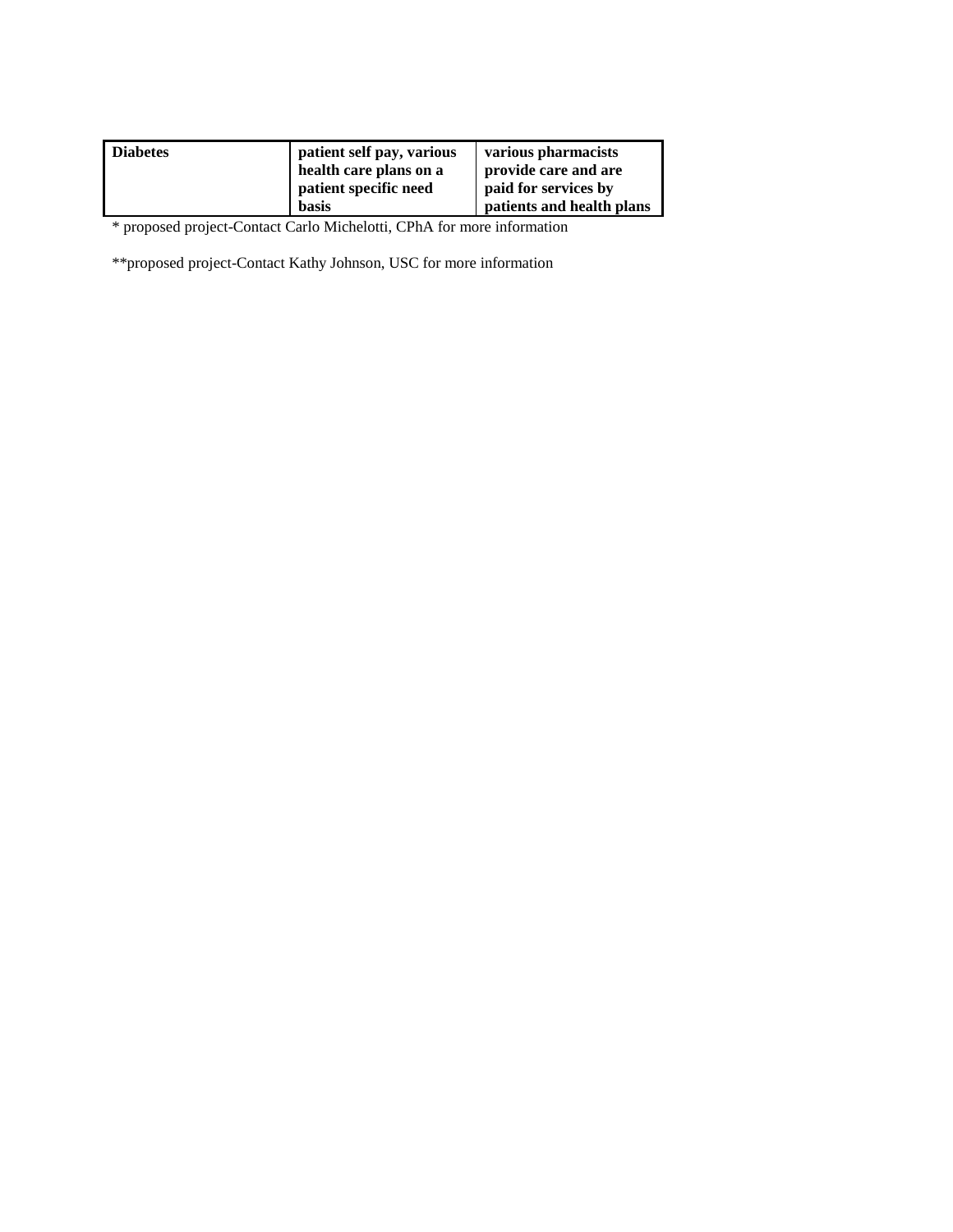#### **Survey of Pharmacist Care Reimbursement in California**

Please take a moment to complete this survey. We find there is a general lack of comprehensive information about what services are being paid for and by whom in California. All information will be kept confidential. Only compiled information, not individual responses will be published. We will publish the summary results in a future issue of the Journal. You may fax your results to Kathy Johnson, Pharm.D., Ph.D. (323) 442-1462 or via email: [kjohnson@hsc.usc.edu](mailto:kjohnson@hsc.usc.edu) Thank you!

- 1. What services are reimbursed and for what diseases?
- 2. What patients are eligible for the services?
- 3. How much is charged? How much is paid? What is the method of payment (eg flat fee, capitated rate, etc)
- 4. How do you submit your claim for processing (eg paper claim using the HCFA-1500, NCPA Pharmacist Care Claim Form, Specific billing form provided by company (fax us an example), etc)
- 5. Who pays for the services (what company and/or health plan)? To whom is the claim submitted?
- 6. Are there special requirements a pharmacist must meet in order to be a provider? What are the requirements?
- 7. Pharmacist Name, address, phone, fax (in case we must clarify your responses) (this information will be kept confidential)

Thank you for your input. FAX your information to: Kathy Johnson 323-442-1462